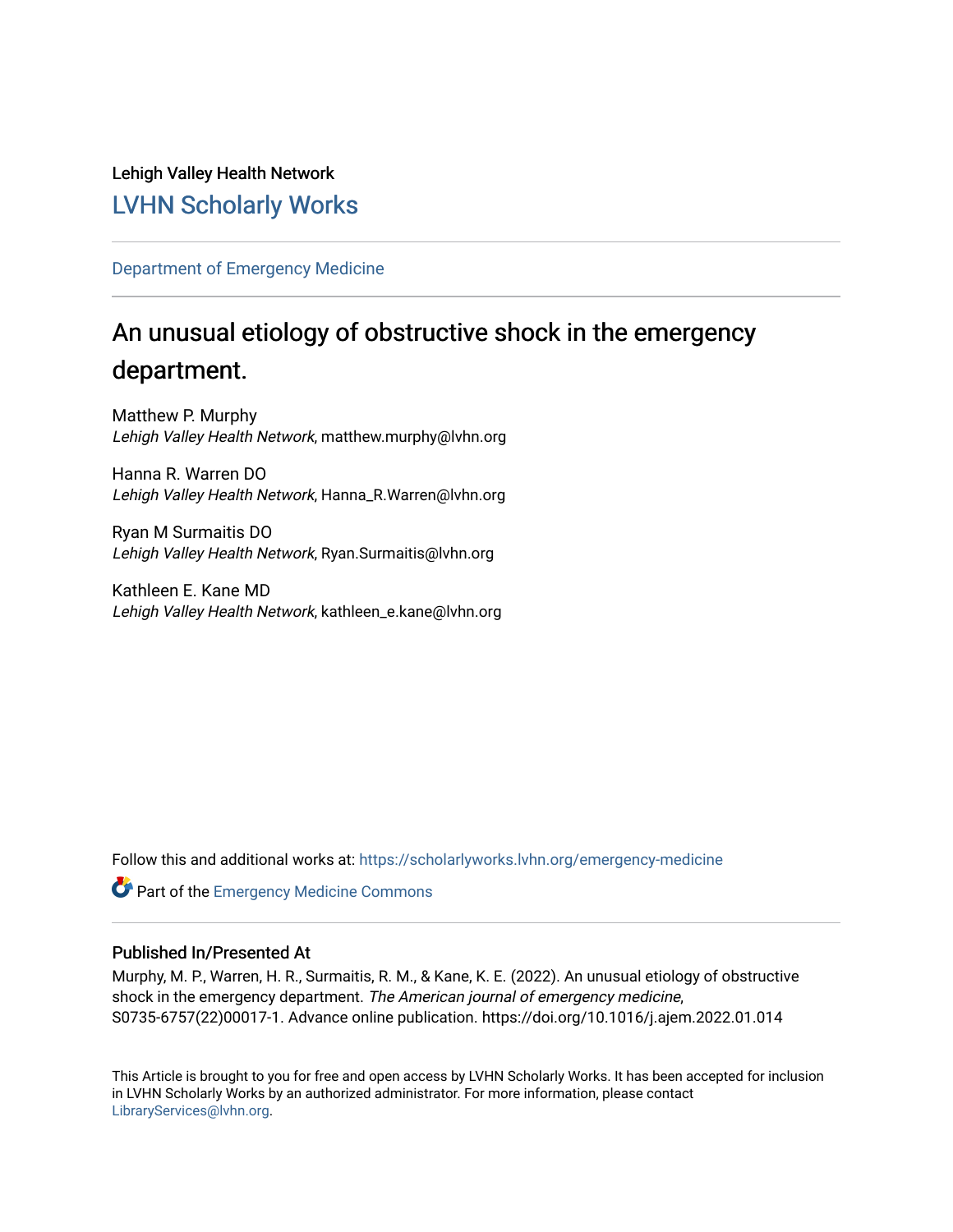# **ARTICLE IN PRESS**

[American Journal of Emergency Medicine xxx \(xxxx\) xxx](https://doi.org/10.1016/j.ajem.2022.01.014)



Contents lists available at ScienceDirect

# American Journal of Emergency Medicine



journal homepage: <www.elsevier.com/locate/ajem>

## An unusual etiology of obstructive shock in the emergency department

## Matthew P. Murphy, MD<sup>a,\*</sup>, Hanna R. Warren, DO<sup>a</sup>, Ryan M. Surmaitis, DO<sup>b</sup>, Kathleen E. Kane, MD<sup>a</sup>

a Department of Emergency and Hospital Medicine, Lehigh Valley Health Network/University of South Florida Morsani College of Medicine, Lehigh Valley Campus, Cedar Crest Boulevard & I-78, Allentown, PA 18103, USA

<sup>b</sup> Division of Medical Toxicology, Department of Emergency and Hospital Medicine, Lehigh Valley Health Network/University of South Florida Morsani College of Medicine, Lehigh Valley Campus, Cedar Crest Boulevard & I-78, Allentown, PA 18103, USA

### article info abstract

Article history: Received 5 January 2022 Accepted 10 January 2022 Available online xxxx

Keywords: Obstructive shock Hepatic cyst Hemodynamic instability

Obstructive shock describes any disease process that causes physical obstruction to blood flow into or out of the heart which results in impaired systemic oxygen or nutrient delivery. Common etiologies include cardiac tamponade, tension pneumothorax, and pulmonary embolus. However, several other causes exist and should prompt consideration in the correct clinical circumstances. In this report, we describe a 72-year-old female patient with history of hepatic cysts presenting with respiratory distress, mottled extremities, and abnormal vital signs. Contrast enhanced computed tomography scans showed a massive hepatic cyst which was compressing her vena cava and heart, causing hemodynamic instability. The patient was admitted to the ICU and the hepatic cyst was drained percutaneously, but ultimately, she succumbed to her illness post-operatively. This report highlights the importance of keeping a broad differential when considering etiologies of undifferentiated shock as well as the need for additional research regarding management of rare causes of obstructive shock.

© 2022 Elsevier Inc. All rights reserved.

### 1. Introduction

Hepatic cysts are collections of fluid within the liver and are broadly categorized by their underlying etiology [[1](#page-3-0)]. Acquired hepatic cysts include neoplastic cysts, pyogenic abscesses, and hydatid cysts and frequently present with characteristic features like unexpected weight loss or sepsis. All therapies are directed at reducing cyst size with preference given to laparoscopic deroofing and percutaneous drainage over more invasive procedures [[1](#page-3-0),[2](#page-3-0)]. If left untreated these cysts can continue to expand and cause increasing mass effect on surrounding structures. This case depicts an interesting presentation of obstructive shock that resulted from a massive hepatic cyst. The objective of this report is to illustrate the importance of keeping a broad differential for shock and the need for further research into the management of rarer causes of obstructive shock.

### 2. Case report

A 72-year-old female presented to the emergency department by ambulance with respiratory distress, mottled extremities, and abnormal vital signs. Her past medical history included cerebrovascular accident,

E-mail address: [Matthew.Murphy@lvhn.org](mailto:Matthew.Murphy@lvhn.org) (M.P. Murphy).

<https://doi.org/10.1016/j.ajem.2022.01.014> 0735-6757/© 2022 Elsevier Inc. All rights reserved. peripheral vascular disease, hyperlipidemia, pulmonary embolus on rivaroxaban, heart failure with reduced ejection fraction, and hepatic/ pancreatic cysts. The patient had been experiencing progressively worsening shortness of breath over the preceding month. She had been admitted two weeks beforehand with shortness of breath. During that admission, the patient had a contrast-enhanced computed tomography (CT) scan of her chest performed which showed no evidence of pulmonary embolism, but did show large hepatic cysts causing compressive atelectasis of the right lung. She also had an echocardiogram performed, which showed an ejection fraction of 45% which was near her baseline. She was ultimately discharged, and her symptoms were attributed to deconditioning. In the following days, she developed poorly localizing abdominal pain for which she was taking acetaminophen and continued to have shortness of breath. The patient had acute worsening in her shortness of breath immediately prior to arrival and Emergency Medical Services (EMS) was called.

On arrival to the emergency department, the patient was tachycardic (116 beats per minute), tachypneic (43 breaths per minute), normotensive (120/84 mmHg), hypothermic (35.8 °C), and had an oxygen saturation in the mid-90s on room air. Her initial complaints included marked shortness of breath as well as nonspecific abdominal and back pain. Physical exam was notable for acute respiratory distress, decreased breath sounds at the right base, cold and mottled extremities, dry mucus membranes, and poorly localizing abdominal tenderness. Broad spectrum antibiotics were initiated. The patient was immediately placed on BiPAP and subsequently had an

Please cite this article as: M.P. Murphy, H.R. Warren, R.M. Surmaitis, et al., An unusual etiology of obstructive shock in the emergency department, American Journal of Emergency Medicine, <https://doi.org/10.1016/j.ajem.2022.01.014><br>1933 Downloaded for Anonymous User (n/a) at Lehigh Valley Health Network from ClinicalKey.com by Elsevier on February<br>2022. For personal us

<sup>⁎</sup> Corresponding author at: LVHN-M-South 4th Floor, 2545 Schoenersville Road, Bethlehem, PA 18017, USA.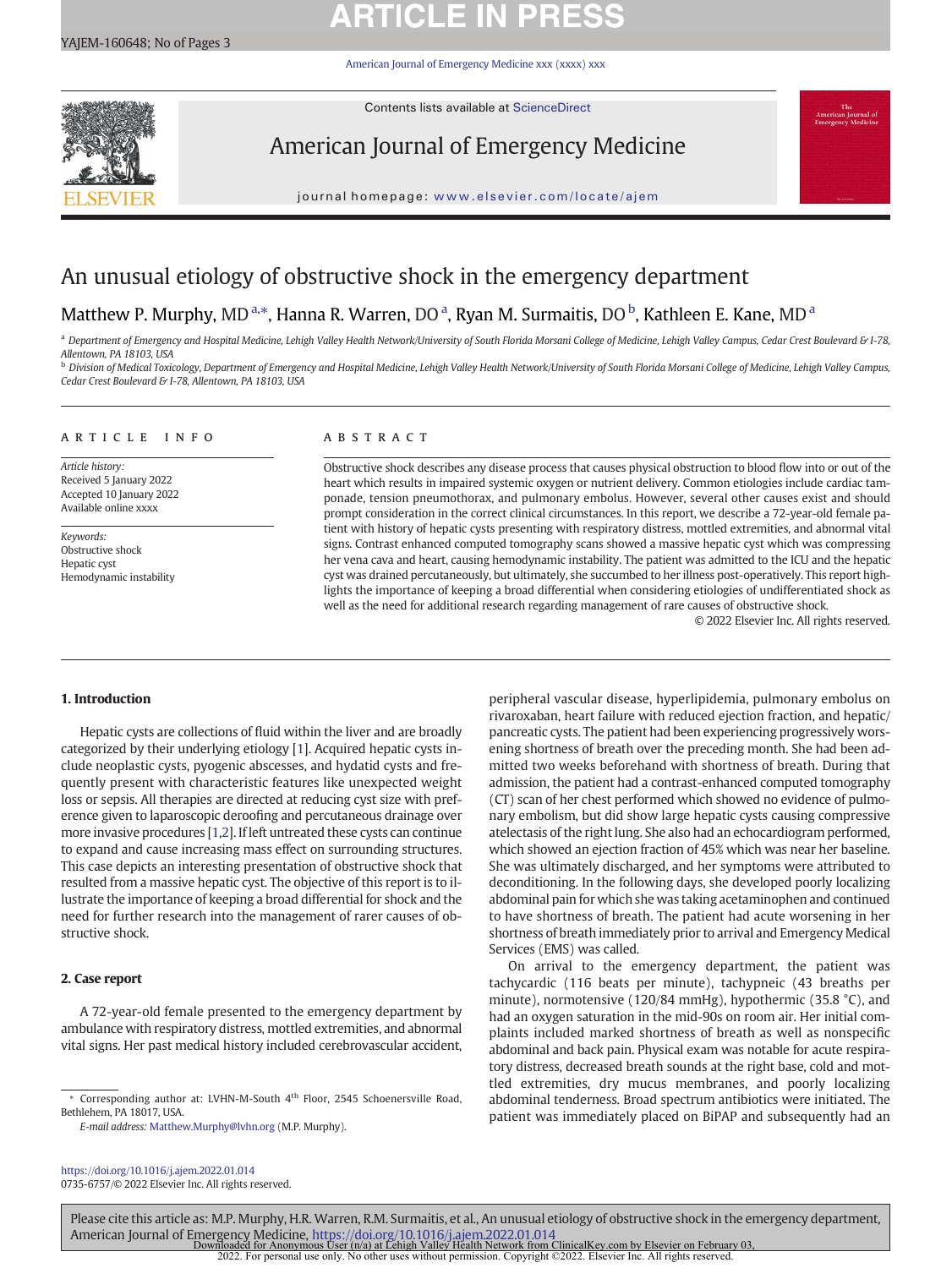acute drop in her blood pressure to 89/49 mmHg. She was given 500 mL IV fluids, but blood pressures only mildly improved and with mean arterial pressures remaining <65 while on BiPAP. She was transitioned to OptiFlow to accommodate for CT imaging and had subsequent improvement in her blood pressure. Bedside echo was attempted, but the parasternal long and short axis views were displaced significantly laterally and superiorly which made meaningful data acquisition difficult. Ultrasound of the lungs did not show evidence of pulmonary edema. A portable chest radiograph demonstrated elevation of the right hemidiaphragm with compressive atelectasis of the right lung (Fig. 1). Blood work was remarkable for high anion gap metabolic acidemia, moderate hypoglycemia, acute kidney injury, elevated transaminases, and leukocytosis. Initial lactate was elevated at 12.6 mmol/L. ProBNP was mildly elevated, but troponins were negative. Acetaminophen level was elevated at 23 μg/mL.

A contrast enhanced CT scan of the chest/abdomen/pelvis was performed and showed hepatic cysts, which had increased in size from prior imaging. These cysts were now causing mass-effect on the heart and prominent attenuation of the right atrium and vena cava (Figs. 2–4). Toxicology was consulted for the elevated acetaminophen level and N-acetylcysteine was initiated, although ultimately acetaminophen overdose was not considered to be contributing significantly to the patient's condition. The patient was subsequently admitted to the ICU and underwent percutaneous drainage of the largest liver cyst the next day. 1700 mL of dark brown fluid was removed from the cyst. Her postoperative course was complicated by increasing pressor requirements and altered mental status; the patient ultimately required intubation for airway protection. Subsequent laboratory studies were remarkable for elevated troponins. Repeat echocardiogram showed a systolic ejection fraction of 15–20%. Repeat CT imaging showed decreased mass-effect and improvement in right atrial filling. Unfortunately, she developed worsening hypotension despite maximum vasoactive infusions and eventually expired. Blood cultures and cystic fluid analysis showed no evidence of infectious process.

### 3. Discussion

Obstructive shock is a rare condition, with some estimates showing a relative incidence of 1–2% when compared with other causes of shock [[3,4](#page-3-0)]. The well-known causes of obstructive shock include cardiac tamponade, tension pneumothorax, and pulmonary embolus;



Fig. 2. Coronal contrast enhanced CT scan demonstrating massive hepatic cyst (star) causing compression of the superior vena cava (arrow).

however, lesser-known etiologies include abdominal compartment syndrome, mediastinal space-occupying lesion, critical aortic stenosis or coarctation, or AutoPEEP/high PEEP positive pressure ventilation states [\[3,4](#page-3-0)]. Presenting signs and symptoms are typically nonspecific but can vary based on the underlying etiology of the obstruction. One feature common to most etiologies is rapid hemodynamic deterioration, although early recognition and management of the underlying obstructive pathology can significantly affect morbidity and mortality [\[5,6](#page-3-0)].

This case demonstrates how challenging it can be to differentiate between forms of shock. The patient's abnormal vital signs and significantly elevated lactate indicated she was in a state of shock [[4\]](#page-3-0). Her respiratory distress and meeting SIRS criteria made distributive shock a possibility. Her cold and mottled extremities favored low cardiac output state and her history of systolic dysfunction made cardiogenic shock a reasonable etiology. When the patient arrived, she had decreased breath sounds in the right lower lung fields, an elevated right hemidiaphragm, and displaced echocardiogram views which indicated



Fig. 1. Chest x-ray (anterior-posterior view) showing significant elevation of the right hemidiaphragm with compressive atelectasis of the right lung (arrow).



Fig. 3. Coronal contrast enhanced CT scan demonstrating massive hepatic cyst (star) causing compression of the inferior vena cava (arrow).